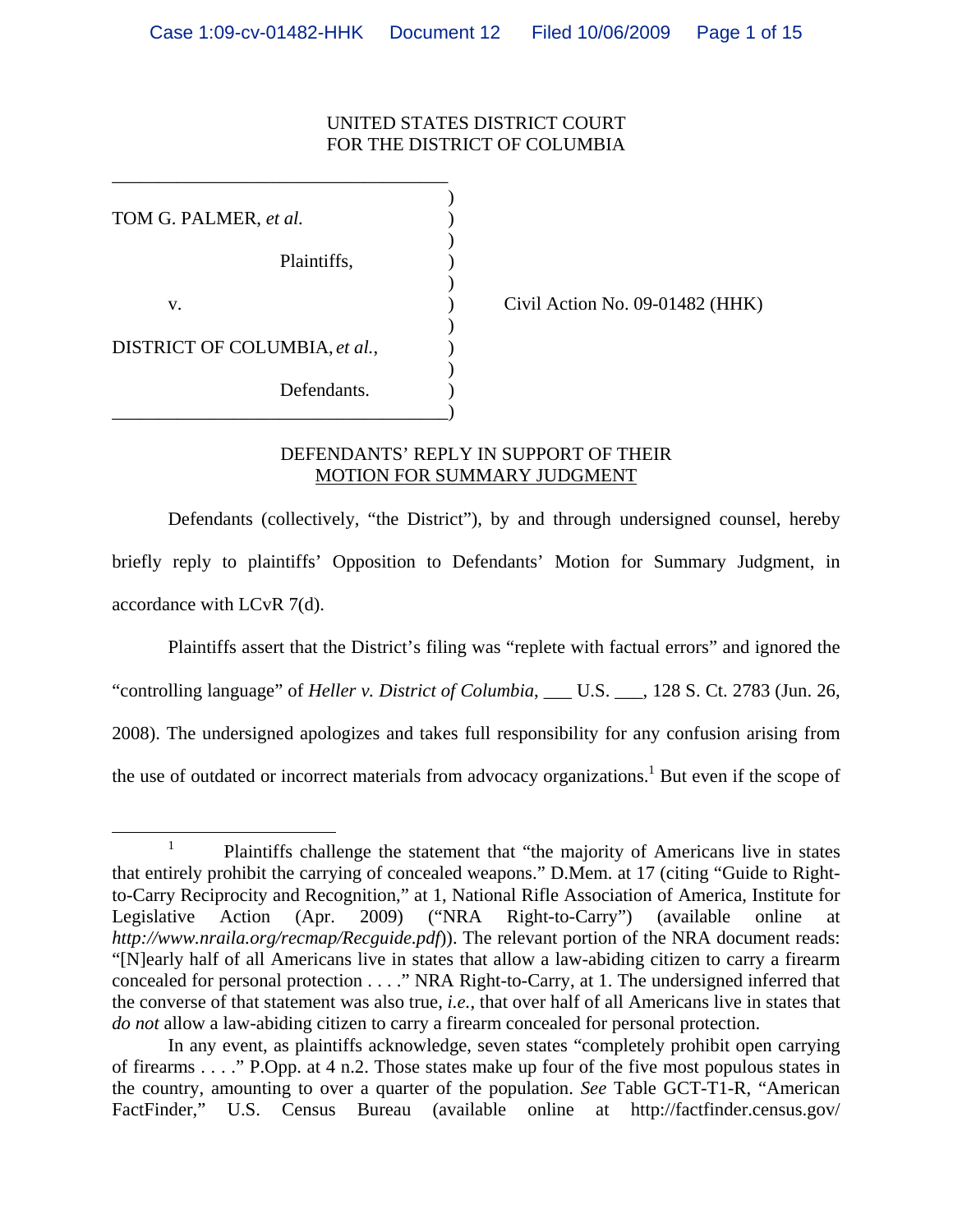reasonable gun regulations as described by the District was incorrect in some of the particulars, plaintiffs would still not prevail. Plaintiffs have failed to demonstrate that the District's firearms regulations are a "radical and extreme departure from the norms prevalent in this country." P.Opp. at 7. "Reasonableness" acknowledges a *range* of permissible regulation. Plaintiffs' absolutist view finds no support in *Heller*, the Constitution, or case law.

# *Plaintiffs Failed to Meet Their Burden.*

 $\overline{a}$ 

 The District agrees with plaintiffs that there are "no factual disputes directly relevant to the motion" and that this matter is ripe for summary judgment. P.Opp. at 2. There are no material facts at issue here, and plaintiffs have not identified any, hence summary judgment is appropriate for the District. Plaintiffs failed to meet their burden—to "go beyond the pleadings" and "designate specific facts showing that there is a genuine issue for trial." *Greer v. Paulson*, 505 F.3d 1306, 1315 (D.C. Cir. 2007) (quoting *Celotex Corp. v. Catrett*, 477 U.S. 317, 324 (1986) (quoting Fed. R. Civ. P. 56(e)). *See also Doe v. Gates*, 981 F.2d 1316, 1323 (D.C. Cir. 1993) (on summary judgment, non-movant, having the burden at trial, must respond with a showing of "affirmative evidence.") (quoting *Anderson v. Liberty Lobby, Inc.*, 477 U.S. 242, 256–57  $(1986)$ <sup>2</sup>

servlet/GCTSubjectShowTablesServlet?\_lang=en&\_ts=272285496699) (showing an estimated U.S. population, as of July 1, 2008, of 304,059,724). Adding in the population of Wisconsin (along with Illinois, the only states to entirely prohibit the carrying of concealed weapons) brings the figure of such "restrictive" states to over 30% of the U.S. population. Thus, while the District may not be in the majority, it is within the mainstream, and in good company. If the Second Amendment, or similar state constitutional provisions, were interpreted as broadly as plaintiffs argue, these prohibitions would have been invalidated long ago.

<sup>2</sup> Plaintiffs also argue that the District's reliance on *United States v. Salerno*, 481 U.S. 739 (1987) is "excessive." P.Opp. at n.8. Notwithstanding the opacity of the argument, *Salerno* controls here. *See, e.g., Babbitt v. Sweet Home Chapter of Communities for a Great*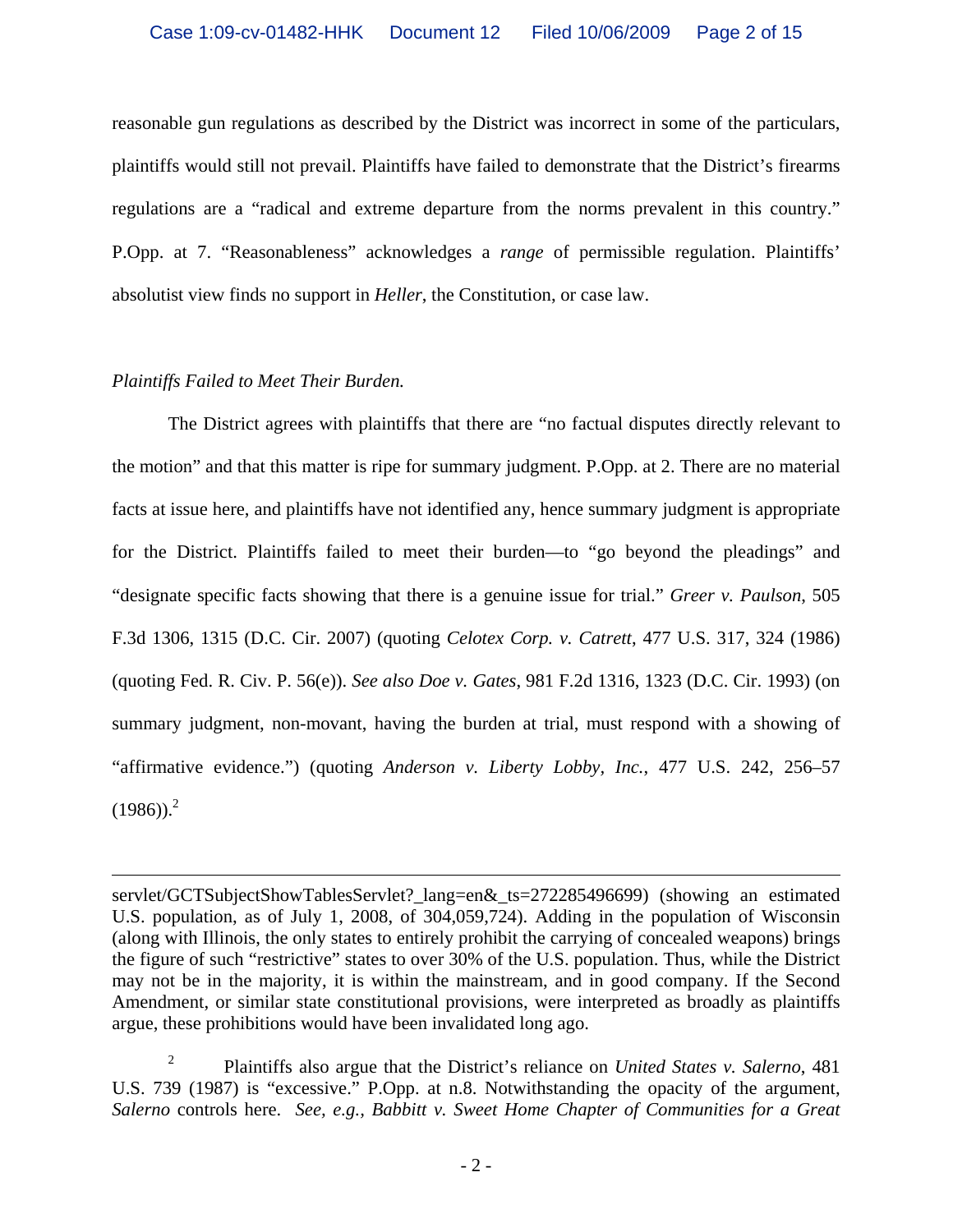Plaintiffs argue that the District's quotation of its 1858 law was "incomplete," P.Opp. at 5, and imply (but do not explicitly state) that that law banned only the carrying of concealed weapons, not the open carrying of weapons, in that the word "so" refers only the manner of carrying, *i.e.*, concealed. *Id*. Plaintiffs present no support for this argument, and the District could find none. The 1858 Act made it unlawful for persons "to carry or have concealed" various weapons, and imposed fines for anyone "duly convicted of so carrying or having concealed . . . ." Act of Nov. 18, 1858. The District avers that if the law intended only to prohibit concealed weapons, the use of "or" in the two quoted clauses would be unnecessary.

 Plaintiffs also incorrectly argue that this matter "may not be certified to the Attorney General[,]" P.Opp. at 9, citing two 60-year-old cases. The District avers that more recent case law suggest otherwise. Similarly, plaintiffs claim that such certification "would add nothing to this litigation but a period of delay." *Id*. at 10.

 Plaintiff argues that 28 U.S.C. § 2403 is not "operative" because the statute in question applies only in the District of Columbia and "concerns a matter of mere local interest." *Id*. (quoting *Keyes v. Madsen*, 179 F.2d 40, 43 (D.C. Cir. 1949) (citing *Hamilton Nat'l Bank v. District of Columbia*, 176 F.2d 624, 630 n.3 (D.C. Cir. 1949)).

 Preliminarily, the District points out that the United States Attorney prosecutes the crime of "carrying a pistol without a license," not the District itself. D.C. Official Code § 23-101(c)

1

*Oregon*, 515 U.S. 687, 699–700 (1995) (a party can demonstrate that a statute is facially invalid *only* by showing that it is unconstitutional in all of its applications). The laws at issue here have a "plainly legitimate sweep," *Washington State Grange v. Washington State Republican Party*, \_\_\_ U.S.  $\ldots$ , 128 S. Ct. 1184, 1190 (Mar. 18, 2008), and plaintiffs have not shown otherwise, hence their facial challenge should be rejected. *See also id*. at 1195 (a facial challenge fails where "at least some" constitutional applications exist) (quoting *Schall v. Martin*, 467 U.S. 253, 264 (1984)); *Nebraska v. EPA*, 331 F.3d 995, 998 (D.C. Cir. 2003) (rejecting facial constitutional challenge to statute; plaintiffs "fall well short of satisfying that considerable burden.") (citing and quoting *Salerno*).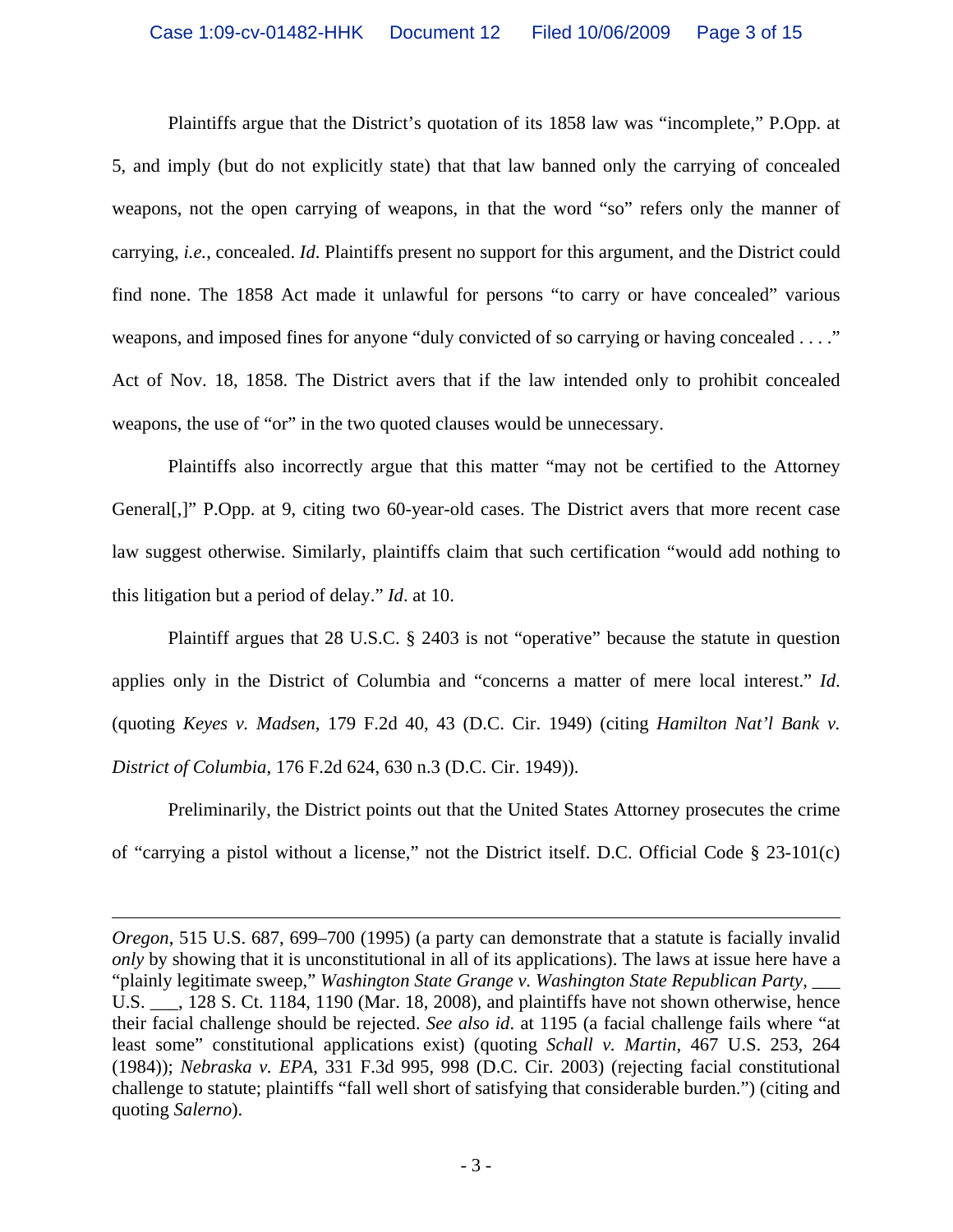(2001 ed.). *See, e.g.*, *Sims v. United States*, 963 A.2d 147 (D.C. 2008). Consequently, the views of the United States would be of prime importance as to the regulation of firearms in the nation's capital and seat of the federal government, even ignoring *Heller*.

Moreover, the fact that the statutes disputed here apply only in the District of Columbia is insufficient, alone, to preclude the Court from certifying the claim to the United States. *See Turner v. District of Columbia Bd. of Elections & Ethics*, 354 F.3d 890, 893 (D.C. Cir. 2004) (United States intervened in challenge to amendment to D.C. Appropriations Act which prohibited use of appropriated funds to conduct ballot initiative regarding the legalization or reduction of penalties associated with a controlled substance); *Calloway v. District of Columbia*, 216 F.3d 1, 5 (D.C. Cir. 2000) (United States intervened in challenge to section of D.C. Appropriations Act which limited fees the District may pay prevailing parties in suits pursuant to the Individuals with Disabilities Education Act). Both *Turner* and *Calloway* involved legislation that applied only in (and to) the District of Columbia, and concerned only matters of mere local interest.<sup>3</sup>

Plaintiffs also appear to argue that the President "is in agreement" with the right to "freely carry guns," P.Opp. at 13, because he regularly travels to places that have fewer restrictions than the District. But plaintiffs' citation of a statement from the President's press secretary makes the District's argument for it: "There are laws that govern firearms that are done state or locally. Those laws don't change when the president comes to your state or locality." *Id*. (quoting Robert Gibbs in Alexi Mostrous, "White House Backs Right to Arms Outside Obama Events," THE WASHINGTON POST, Aug. 19, 2009). That proclamation is federalism in a

 $\frac{1}{3}$ <sup>3</sup> Notwithstanding this, even if certification were not required, the Court surely has the discretionary authority to ask for the views of the United States.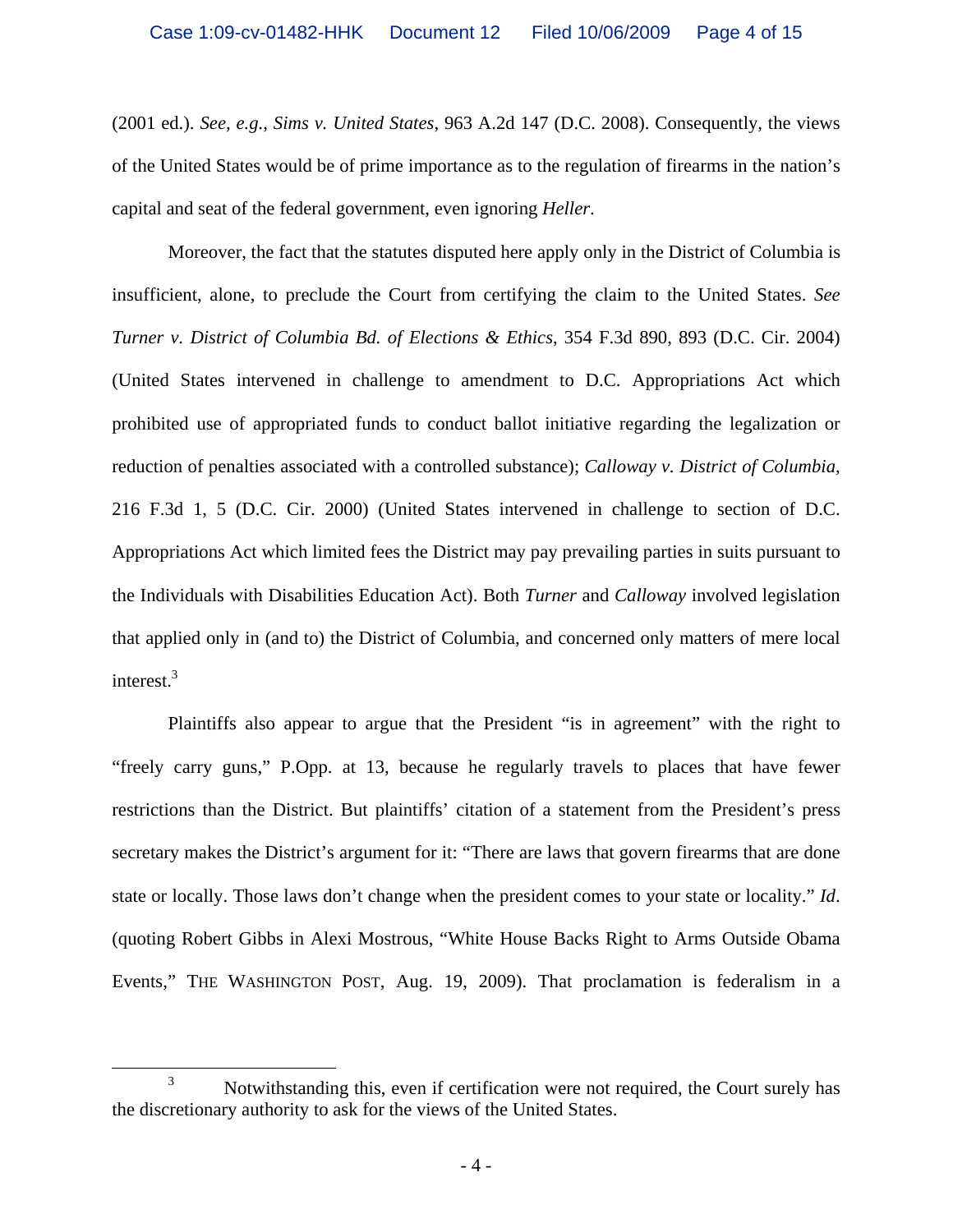nutshell—the right of localities to decide on their own the best methods to protect public health and safety.

The Supreme Court long ago recognized that certain decisions are best left to local legislatures. In *Jacobson v. Massachusetts*, 197 U.S. 11 (1905), a citizen had challenged the state's compulsory smallpox vaccinations, offering testimony from his own medical experts, who would testify that such vaccinations had "little or no value" in preventing the spread of the disease, and would, in fact, cause other diseases. *Id*. at 30. The Supreme Court affirmed the rejection of the offer. *Id*. at 31 ("It is no part of the function of a court or a jury to determine which one of two modes was likely to be the most effective for the protection of the public against disease. That was for the legislative department to determine in the light of all the information it had or could obtain"). Moreover, the court indicated that the state was not required to prove that the statute would be effective, and acknowledged the importance of allowing states to learn from other jurisdictions' efforts.

Nearly every state in the Union has statutes to encourage, or directly or indirectly to require, vaccination; and this is true of most nations of Europe . . . . A common belief, like common knowledge, does not require evidence to establish its existence, but may be acted upon without proof by the legislature and the courts . . . . The fact that the belief is not universal is not controlling, for there is scarcely any belief that is accepted by everyone. The possibility that the belief may be wrong, and that science may yet show it to be wrong, is not conclusive; for the legislature has the right to pass laws which, according to the common belief of the people, are adapted to prevent the spread of contagious diseases. In a free country, where the government is by the people, through their chosen representatives, practical legislation admits of no other standard of action, for what the people believe is for the common welfare must be accepted as tending to promote the common welfare, whether it does in fact or not. Any other basis would conflict with the spirit of the Constitution, and would sanction measures opposed to a Republican form of government.

*Id*. at 35 (quoting *Viemester v. White*, 72 N.E. 97 (N.Y. 1904)).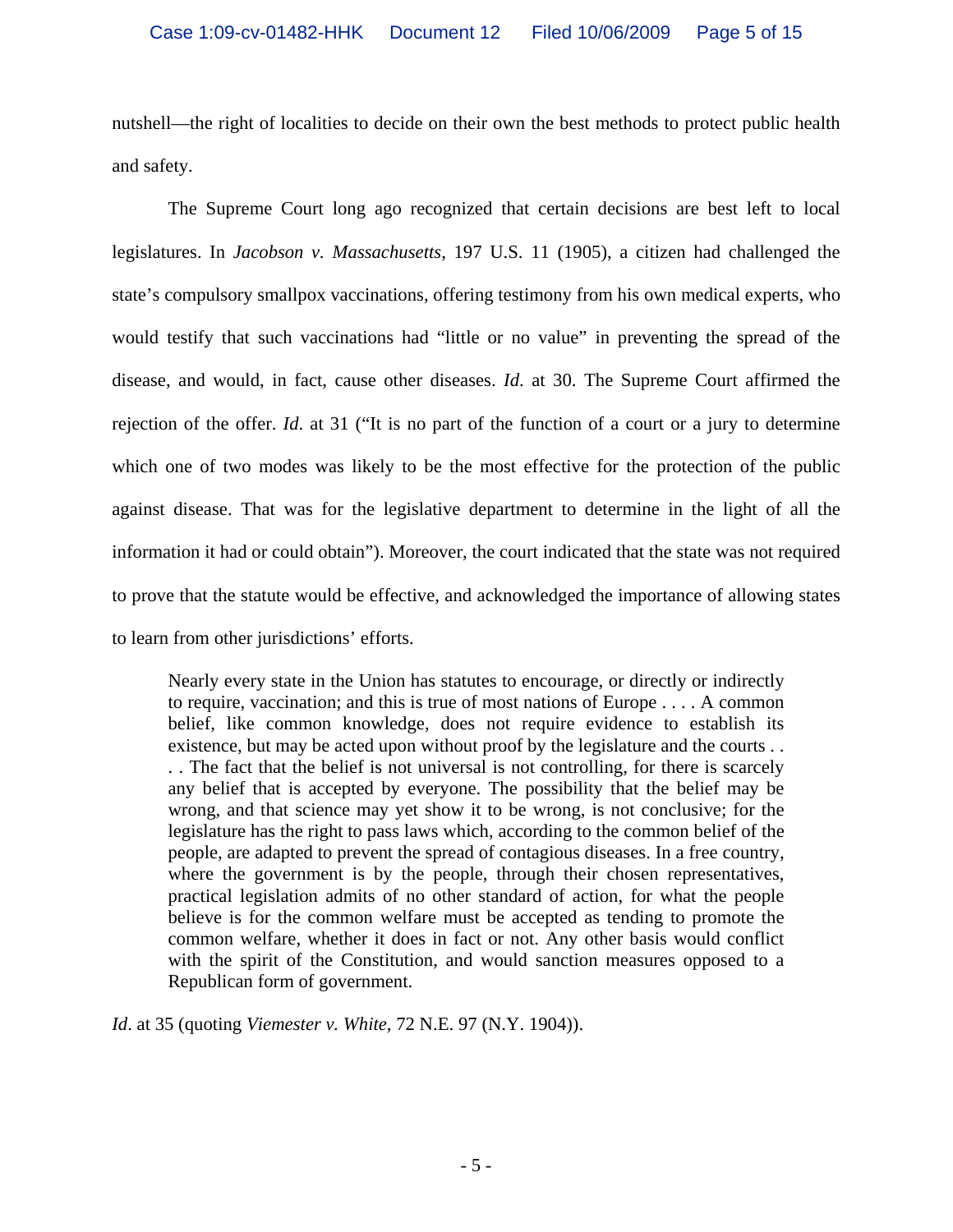### *The Right Identified in* Heller *is Not Fundamental.*

Plaintiffs continue to misread *Heller v. District of Columbia*, \_\_\_ U.S. \_\_\_, 128 S. Ct. 2783 (Jun. 26, 2008). The Supreme Court did not hold that the Second Amendment right identified there is fundamental. While the Court used the word "fundamental" three times in its decision, it did not use it in its conclusion or holding. The relevant portion of that opinion (on the standard of review) makes clear that the Court was declining to decide such issues. *Id*. at 2817– 18. *See also United States v. Moore*, 2009 WL 1033363, \* 3 (W.D.N.C. Apr. 17, 2009) ("the *Heller* Court did not explicitly declare this right to be fundamental."); *United States v. Miller*, 604 F.Supp.2d 1162, 1170 (W.D. Tenn. Feb. 26, 2009) (same); *United States v. Radencich*, 2009 WL 127648, \* 4 (N.D.Ind. Jan. 20, 2009) (same); *United States v. Schultz*, 2009 WL 35225, \* 5 (N.D. Ind. Jan. 5, 2009) (same).

 For all their sloganeering, plaintiffs barely discuss *Heller*. Plaintiffs insist that *Heller* held that the "right to bear arms" encompasses the right to carry guns in public. P.Opp. at 9. Plaintiffs' arguments expand that decision's holding well beyond its boundaries. The focus of *Heller* was not about "bearing" at all, let alone about public carrying; it would likely come as a surprise to the Justices involved if they had unwittingly decided this controversial issue, and it could be expected that the dissenters at least would have commented on it. To the extent *Heller* even implicated "bearing," it was only to note that a complete prohibition on bearing would be unconstitutional. But there is no such complete ban here, as the District allows the bearing of weapons in the home, which *Heller* found to be the "core" of the right. *Heller* recognized limitations on the right, and the argument that public "carrying" must be allowed is inconsistent with the spirit—if not the letter—of those recognized limitations.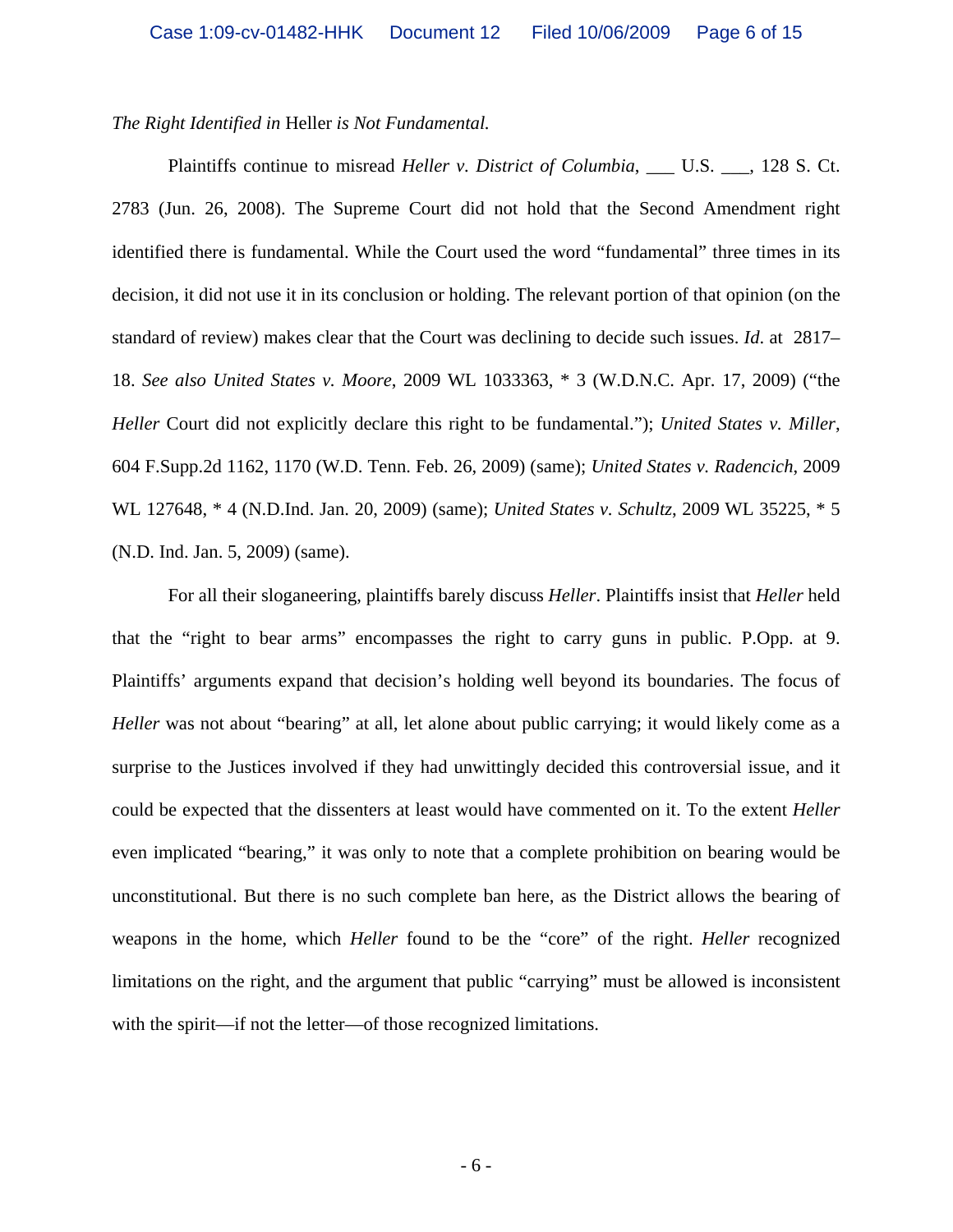#### Case 1:09-cv-01482-HHK Document 12 Filed 10/06/2009 Page 7 of 15

The Supreme Court explicitly noted that its decision in *Heller* was not meant to reveal everything the Second Amendment *allowed*, 128 S.Ct. at 2816, but only decided the single issue before the Court—the District's prohibition which "totally bans handgun possession in the home." *Id.*, 2817. If that decision had, in fact, determined that the Second Amendment broadly authorizes persons to carry guns in public, the District avers that some authority—in the 15 months since the decision—would have noted that fact.

### *The District's Firearms Laws are Reasonable.*

The overwhelming weight of local and federal case law mandates that "reasonableness review" be applied here, and plaintiffs have failed to demonstrate otherwise. Plaintiffs equivocate, arguing that "[w]hatever the standard of review might be," P.Opp. at 14, the regulation at issue here does not withstand it.

Plaintiffs make no attempt to distinguish the Circuit's finding in *Parker v. District of Columbia*, 478 F.3d 370 (D.C. Cir. 2007), citing that decision only once. "The protections of the Second Amendment are subject to the same sort of *reasonable restrictions* that have been recognized as limiting, for instance, the First Amendment." *Id*. at 399 (emphasis added) (citing *Ward v. Rock Against Racism*, 491 U.S. 781, 791 (1989)). "Reasonableness" has been the standard in federal and local decisions for decades.<sup>4</sup> Nothing in *Heller* changed this analysis. Indeed, the *Heller* Court made clear it was not deciding the standard of review.

 <sup>4</sup> *See, e.g., Walter v. Ohio*, 15 Ohio Dec. 464, 1905 WL 789 (Ohio Com. Pl. 1905) ("the right to keep and bear arms is to be enjoyed subject to such reasonable regulations and limitations as may be imposed by the law of the land."); *State v. Shelby*, 2 S.E. 468, 469 (Mo. 1886) ("right to bear arms" is subject to "reasonable regulation").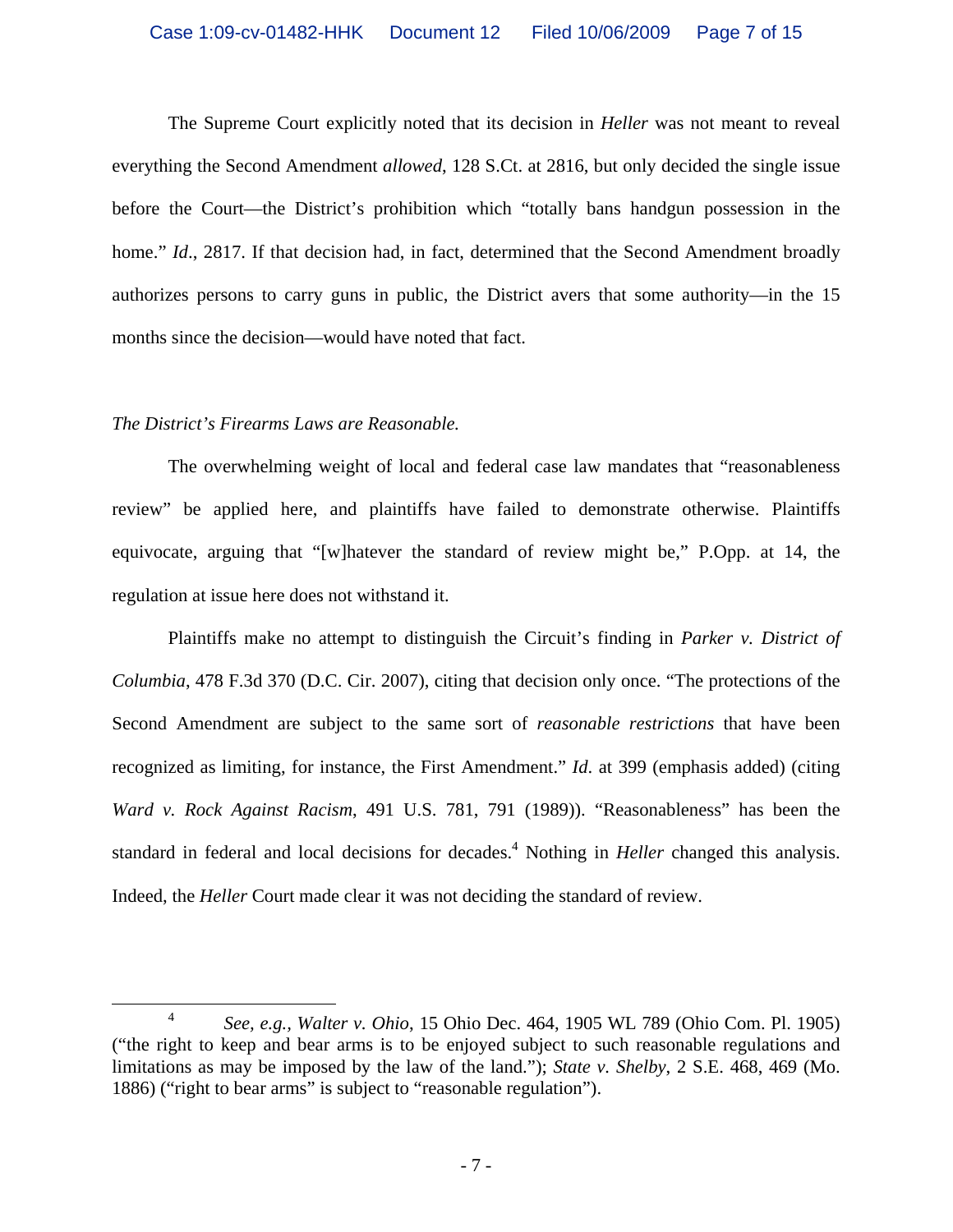Reasonableness review properly allows legislatures to act when the evident bases for the legislation are reasonable. This is not the same as rational-basis review, in which a court need not even consider why a legislature acted. A legislature's reasons for acting can be discovered in explicit findings, but also from context and the substance of the legislation itself.

In determining the legislative purpose of a law or government practice, courts generally look to the text of a statute or rule, legislative history, administrative interpretations, testimony of parties who participated in the enactment or implementation of the challenged law or practice, historical context, and the sequence of events leading to the passage of the law or the initiation of the practice.

*Bonham v. District of Columbia Library Admin.*, 989 F.2d 1242, 1244–45 (D.C. Cir. 1993) (citing *Edwards v. Aguillard*, 482 U.S. 578, 594–95 (1987)). *See also Church of the Lukumi Babalu Aye, Inc. v. City of Hialeah*, 508 U.S. 520, 540 (1993) ("Relevant evidence includes, among other things, the historical background of the decision under challenge, the specific series of events leading to the enactment or official policy in question, and the legislative or administrative history, including contemporaneous statements made by members of the decisionmaking body.") (citations omitted).

Here, there can be no question that the Council plainly acted to limit gun violence while respecting the core right recognized in *Heller*. 5 Plaintiffs concede that "there is a role for government to play in the regulation of firearms." P.Opp. at 7. But plaintiffs never explain what they consider to be the proper scope of that role. Plaintiffs' concession is no more than an acknowledgement that restrictions on Second-Amendment rights are a matter of *degree*, not kind. *Cf. Capitol Sq. Review & Advisory Bd. v. Pinette*, 515 U.S. 753, 780 (1995) (O'Connor, J., concurring) ("reasonable person" in tort law is "a personification of a community ideal of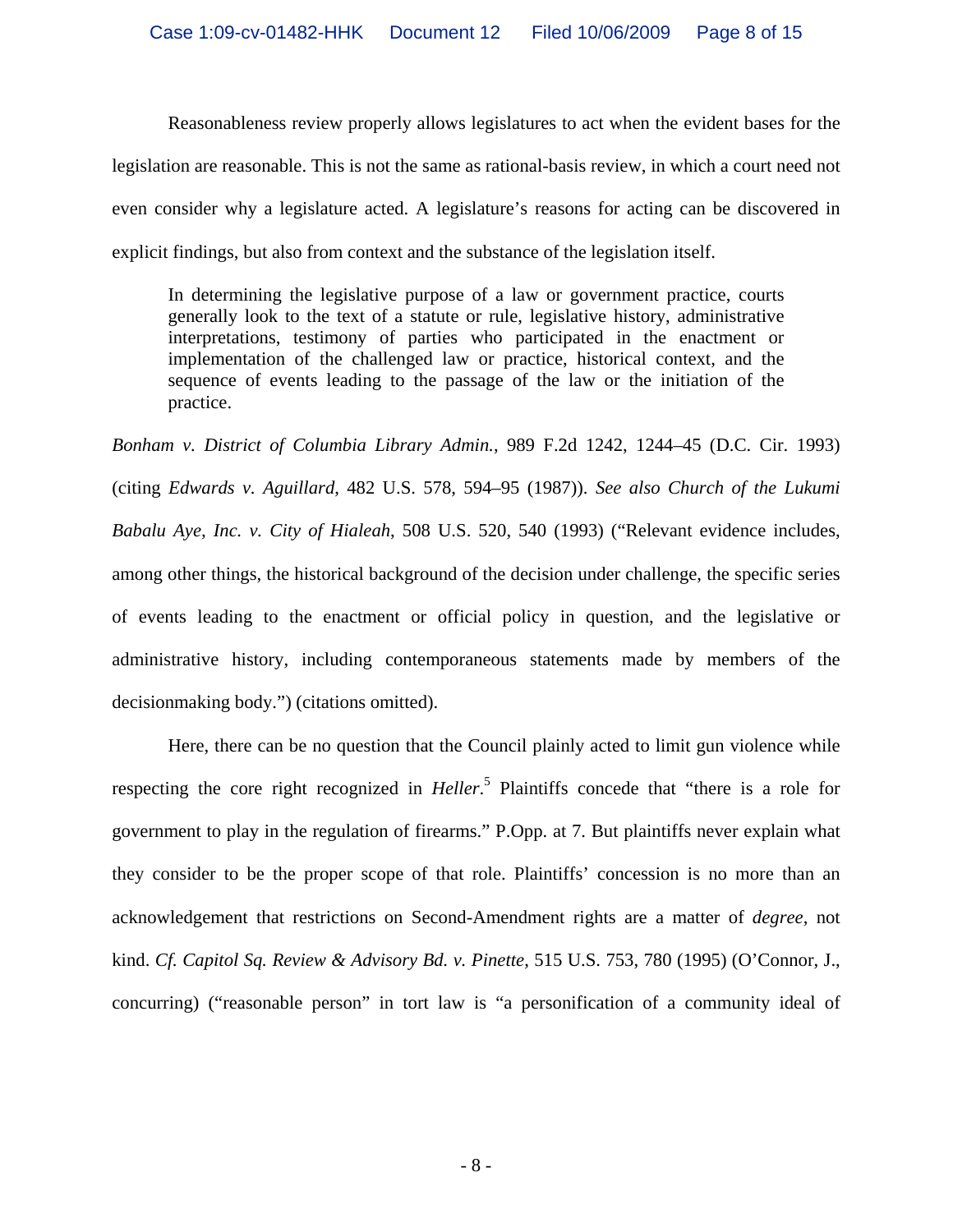reasonable behavior, determined by the [collective] social judgment.") (alteration in original) (citation omitted).

"Reasonableness" inevitably results in a spectrum of permissible regulation. Plaintiffs imply that, because only one state has "a complete ban on carrying guns," P.Opp. at 15, the District's prohibitions here are unreasonable. But the fact that one other jurisdiction has the *same* "restrictions" as the District saves the regulation under reasonableness review. One jurisdiction necessarily has to be at *each* end of that range of permissible regulation, *i.e.*, "most restrictive" or "most permissive." Even if plaintiffs had been able to prove that the District stood alone at the end of the spectrum, there is ample evidence in the legislative record (and the public record) to support the *sui generis* nature of the District of Columbia as the nation's capital, all of which reinforces the reasonableness of the "restrictions" challenged here. Again, such policy decisions belong to the elected branches of government and not the courts. *See Gonzalez v. Carhart*, 550 U.S. 124, 163–64 (2007) (legislature should receive deference in absence of expert consensus); *Richmond v. J.A. Croson Co.*, 488 U.S. 469, 544 (1989) ("Local officials, by virtue of their proximity to, and their expertise with, local affairs, are exceptionally well qualified to make determinations of public good 'within their respective spheres of authority.'") (quoting *Hawaii Housing Authority v. Midkiff*, 467 U.S. 229, 244 (1984)).

The District does not argue that a legislature's assertion that a gun regulation is reasonable is conclusive. The question is what the core right is; the handgun prohibition in *Heller* plainly infringed on that core right, the regulations at issue here do not.

 <sup>5</sup> *See* Council of the District of Columbia, Committee on Public Safety and the Judiciary, Report on Bill 17-593, the "Inoperable Pistol Amendment Act of 2008," November 25, 2008, at 1, 4.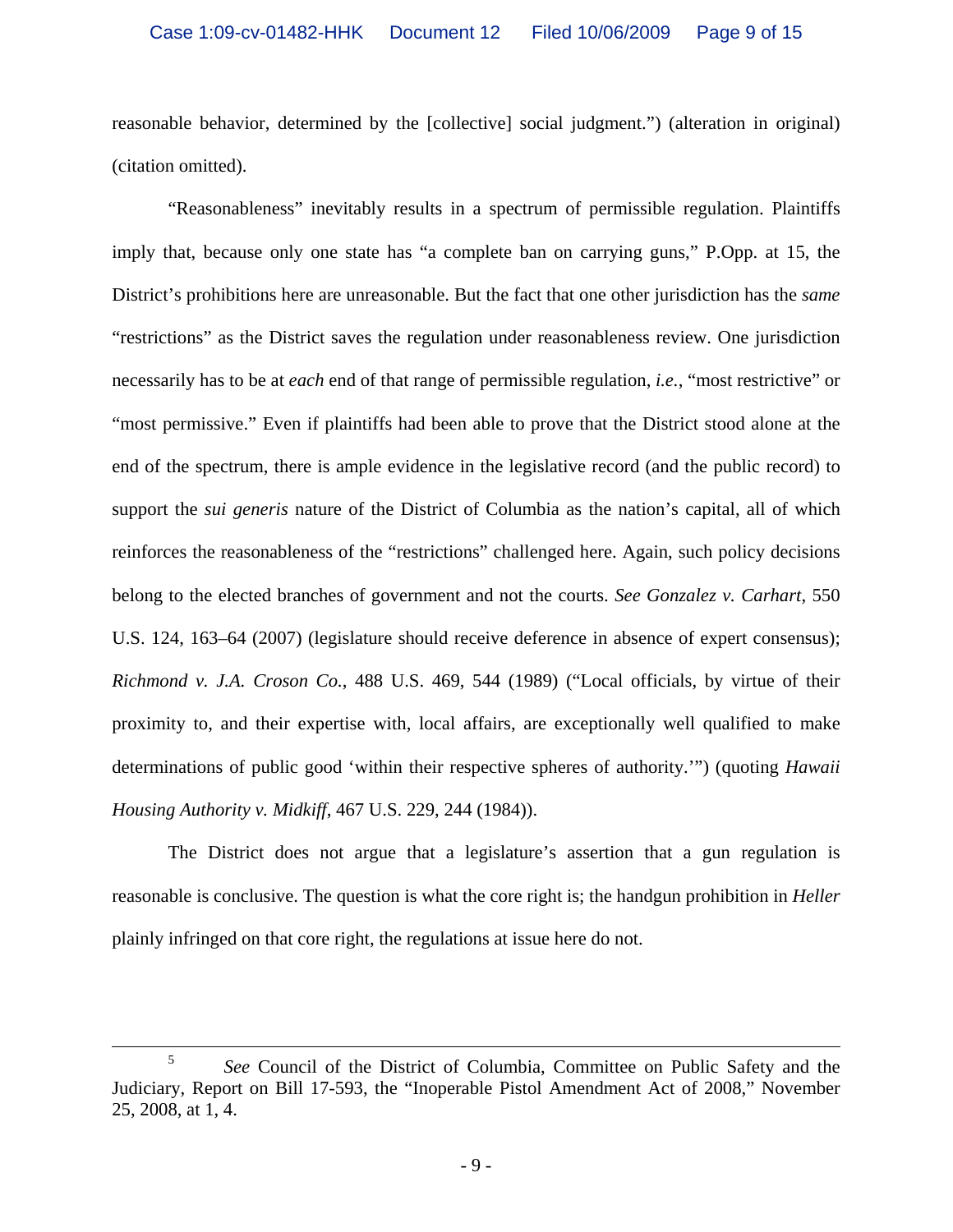At bottom, discussion of "core rights" is another method of analyzing "reasonableness," *i.e.*, there is a range of permissible approaches that may be valid, so long as "they do not impair the core conduct upon which the right was premised." *Parke*, 478 F.3d at 399. In any event, the right defined by plaintiffs cannot be broader than that already found by the Supreme Court, "the right of law-abiding, responsible citizens to use arms in defense of hearth and home." *Heller*, 128 S. Ct. at 2821. The District's law challenged here fully allows the exercise of this right.

### *Sensitive Places*

 Plaintiffs feign surprise that the District would invoke the "sensitive places" language in *Heller*, and contend that it cannot be extended District-wide, but their argument is little more than semantics. Moreover, they purposefully and erroneously suggest that be invoking the "sensitive places" doctrine, the District is attempting to argue its way around being bound by the Second Amendment. This is not the case; the District does not argue that the Second Amendment is not applicable to it and recognizes, according to currently binding law, it must allow handguns in homes. This fact, however, does not preclude the District's arguments regarding where carrying will be allowed, or prevent use of "sensitive places" in resolving that issue. Indeed, if Illinois, constituting 57,914 square miles, can prohibit carrying weapons outside the home, open or concealed, is it really that hard to imagine the 68-square-mile nation's capital as being "sensitive" in this context? $6$ 

Many jurisdictions have restrictions on the carrying of firearms in numerous places, such as police stations, sheriff's offices, or state correctional institutions; school safety zones;

 <sup>6</sup> *See* U.S. Dep't of the Interior, "Profile of the People and Land of the United States" (available online at http://nationalatlas.gov/articles/mapping/a\_general.html).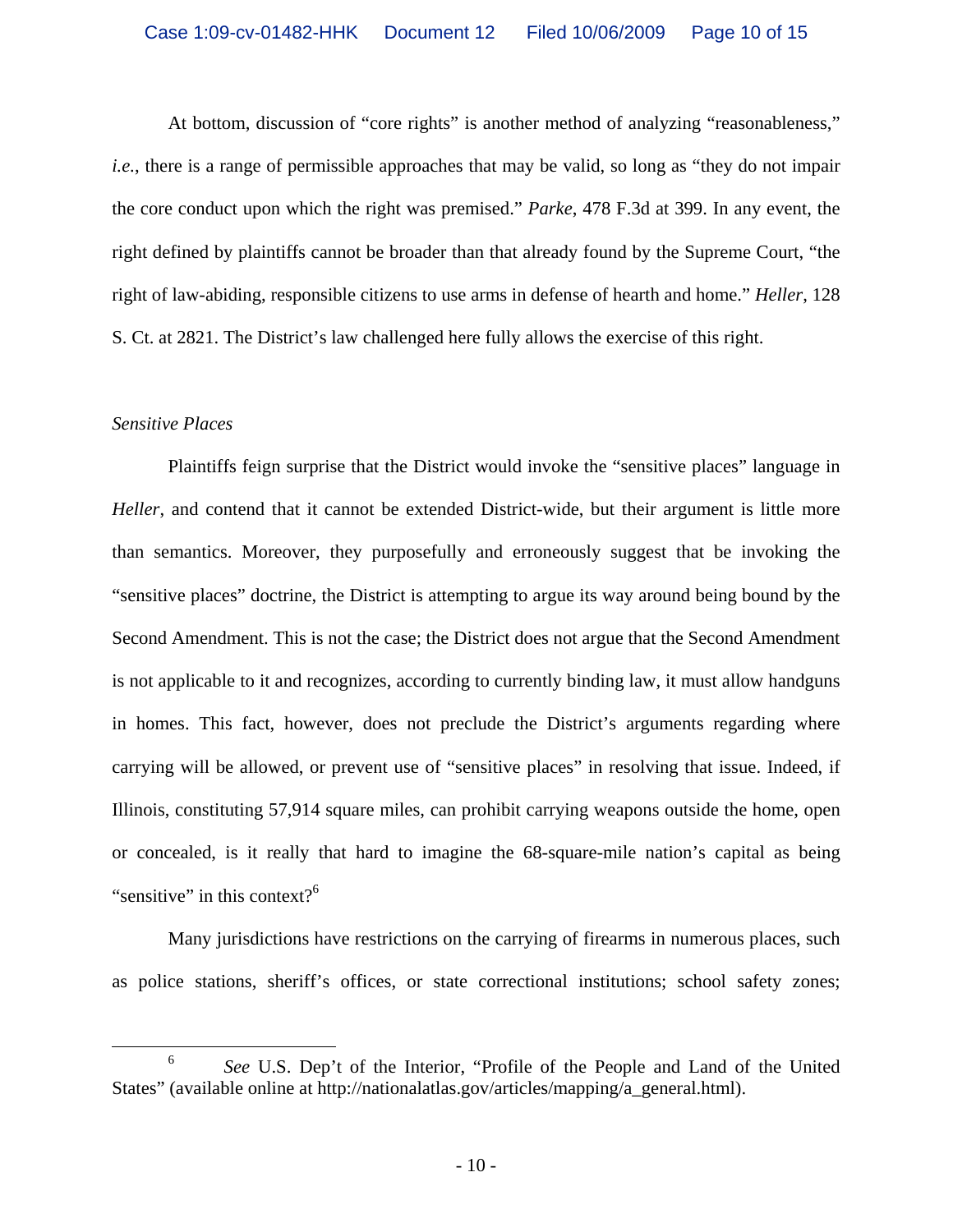courthouses; in licensed premises "where liquor is being dispensed"; in colleges or universities; in churches, synagogues, or mosques (unless those institutions permit otherwise); day-care centers; aircraft; "any building owned by this state or any political subdivision of this state;" or any place where federal law prohibits the carrying of concealed handguns. *Ohioans for Concealed Carry, Inc. v. City of Clyde,* 896 N.E.2d 967, 969 (Ohio 2008).<sup>7</sup> *See also, e.g., Walter,* 15 Ohio Dec. at 466 (discussing prohibitions on carrying weapons "either concealed or unconcealed, into a court of justice, or into a church, or into a voting place or within a mile thereof").

 In a case decided after *Heller*, a court rejected a Second-Amendment challenge to a federal regulation prohibiting the carrying of weapons on U.S. Postal Service property "without official purpose." *United States v. Dorosan*, 2008 WL 2622996 (E.D. La. 2008) (upholding 39 C.F.R. § 232.1(1)). The court compared the challenged regulation to others that have been "routinely upheld" by the Fifth Circuit "that are designed to promote workplace and public safety on government property." *Id.* at \* 5 (citing *United States v. Gliatta*, 580 F.2d 156 (5<sup>th</sup> Cir. 1978)). The court specifically invoked *Heller*'s "sensitive places" discussion, holding that the challenged regulation was permissible because it did not infringe on the core right announced in *Heller*. "Congress has the authority to regulate safety of the post office and its property, notwithstanding the individual right to bear arms in the home, 'where the need for defense of self, family and property is most acute.'" *Dorosan*, *supra*, at \* 6 (quoting *Heller*, 128 S. Ct. at 2817).

 $\frac{1}{7}$  $T$  The Ohio law also allows private employers and landowners "to prohibit gun possession on their property as they deem fit." *Id*. (citing OHIO REV. CODE §§ 2923.126(C)(1),  $(C)(3)$ ).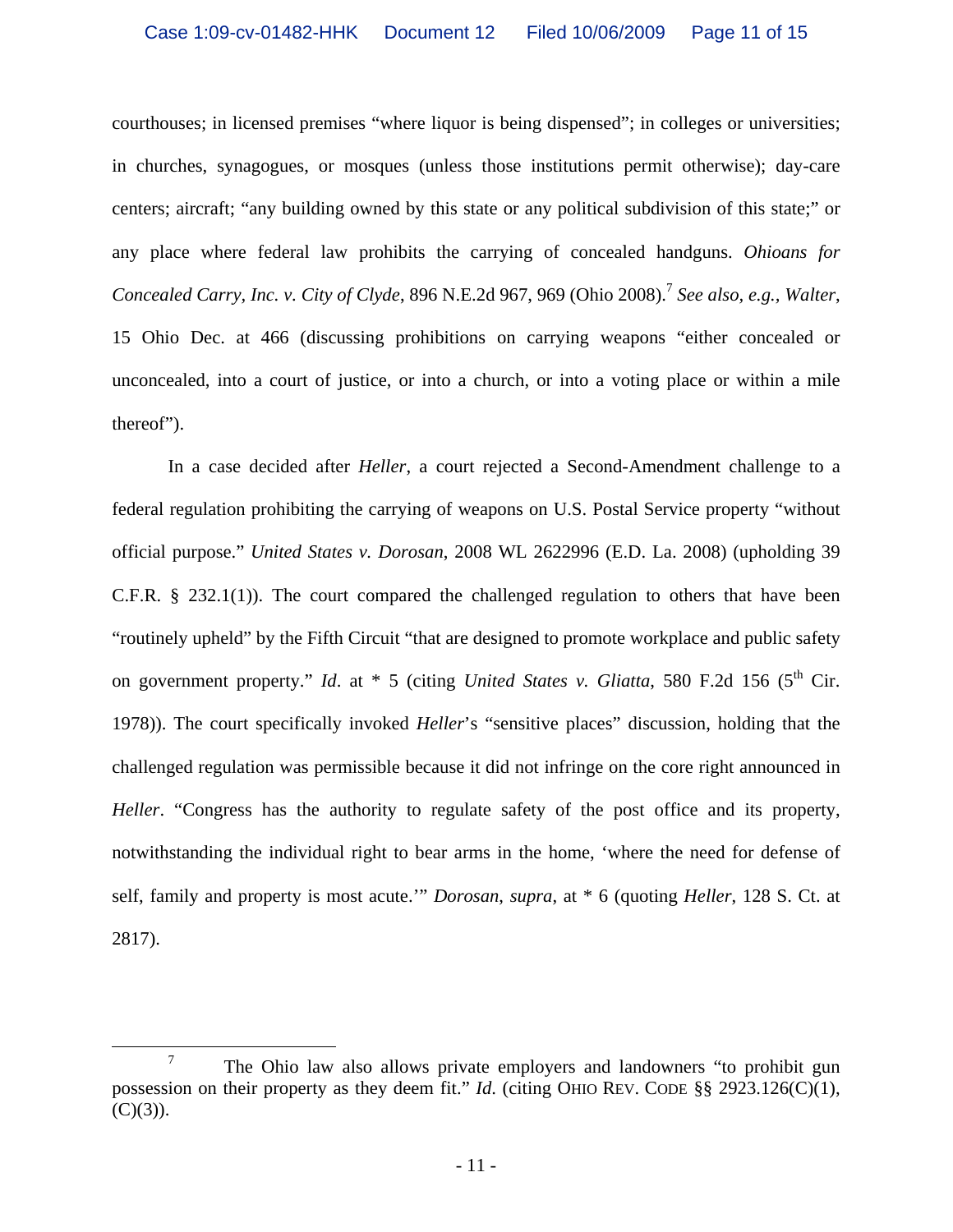The manifold cases supporting restrictions on firearms in "sensitive places" have a common theme—the locations involved implicate issues of public safety and welfare that do not, by definition, exist in the home. The rights of the public generally must be considered in light of the individual right to bear arms. "The danger does not necessarily arise from any evil intent on the part of the person possessing the firearm." *State v. Lake*, 918 P.2d 380, 382 (N.M. Ct. App. 1996) (state law prohibiting the carrying of firearms in establishments licensed to serve alcohol did not infringe upon right to bear arms) (quoting *State v. Powell*, 848 P.2d 1115, 1118 (N.M. Ct. App. 1996)).

"It requires no leap of logic to deduce that keeping dangerous weapons out of a public park directly reduces the possibility of armed conflict as well as accidents therein and substantially advances the safety of all who go there." *City of Tucson v. Rineer*, 971 P.2d 207, 213 (Ariz. Ct. App. 1998) (applying reasonableness test). "The benefit to public safety by reducing the possibility of armed conflict while under the influence of alcohol outweighs the general right to bear arms in defense of self and state." *Second Amendment Found. v. Renton*, 668 P.2d 596, 586–87 (Wash. Ct. App. 1983) (ordinance prohibiting the carrying of weapons on any premises "where alcoholic beverages are dispensed by the drink" did not violate "unambiguous" right in state constitution to bear arms).<sup>8</sup>

 Similarly, it requires no leap of logic to apply the "sensitive places" language of *Heller* District-wide, given the unique nature of this "federal enclave."<sup>9</sup>

 <sup>8</sup> <sup>8</sup> The court in *Renton* applied the "reasonableness" test, defining it to require "that the regulation be reasonably necessary to protect the public safety, health, morals and general welfare and be substantially related to the legitimate ends sought." *Id.* at 586 (citations omitted).

<sup>9</sup> *See Hearing on the Impact of Proposed Legislation on the District of Columbia's Gun Laws Before the House Comm. on Oversight & Government Reform* (Sept. 9, 2008) (Testimony of Cathy L. Lanier, Chief of Police) at 5 ("[T]he District of Columbia, as the seat of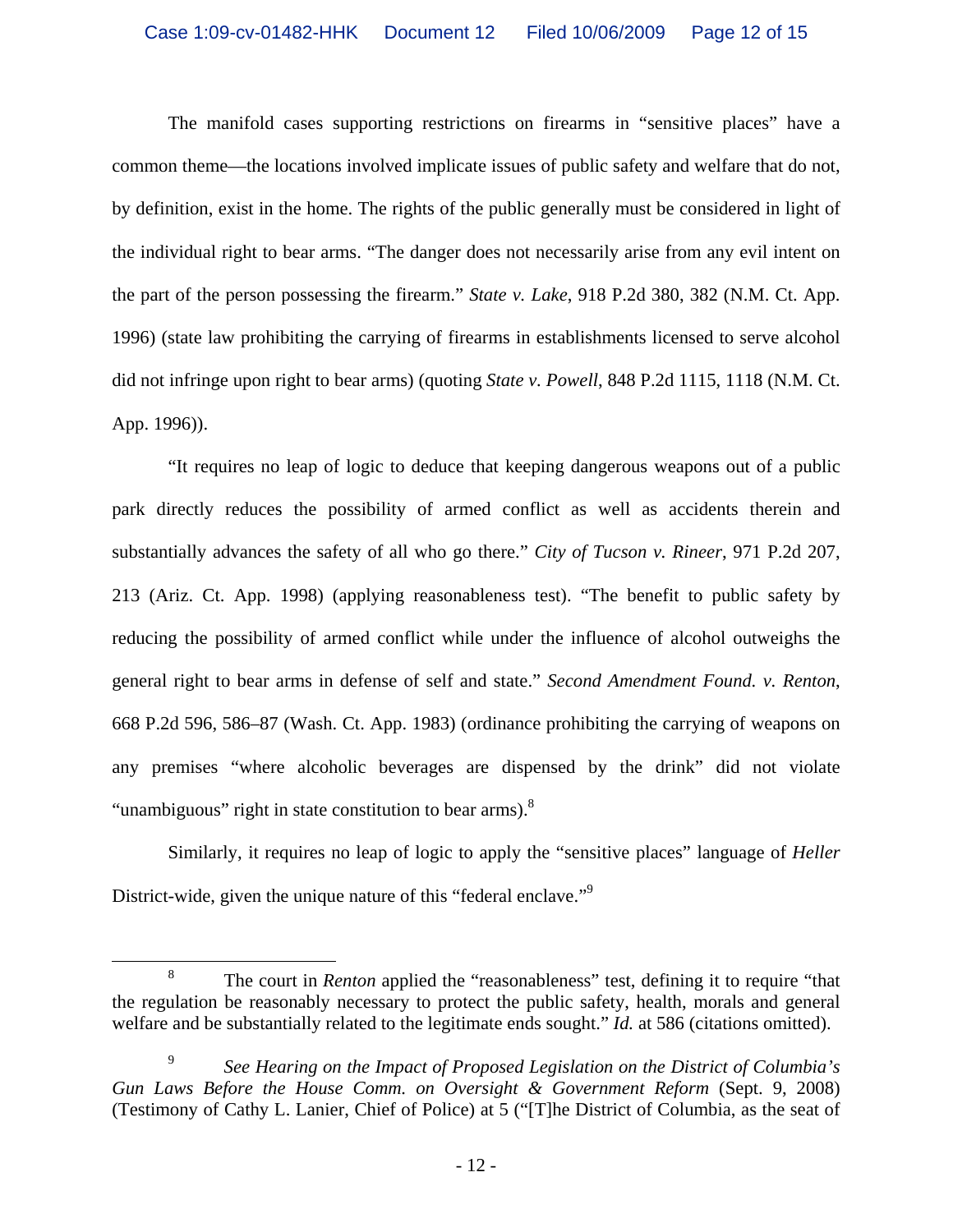# *The District Regulation of Firearms Does Not Violate Any Right to Travel.*

Plaintiffs do not successfully distinguish the cases cited by the District, preferring instead to knock down a straw man of their own construction. First, given that plaintiffs' right to travel argument presupposes that there is a Second Amendment right to carry weapons in public, it fails for all the reasons discussed previously.

Plaintiffs, again, assert that, aside from Illinois, only one state (New York) "facially discriminates" between residents and non-residents regarding the carrying of guns. P.Opp. at 17. But the very idea of "reasonableness" is founded on the idea of collective judgment, which will vary depending on local context and other factors. If two other states do what plaintiffs assert is impermissible here, and those "restrictions" have never been invalidated, the District's regulation must surely be considered reasonable.

Plaintiffs cannot seriously contend that they are being "forced to choose" here between the Second Amendment right enunciated in *Heller* and the right to travel. The "core" right is "the right of law-abiding, responsible citizens to use arms in defense of hearth and home." 128 S. Ct. at 2821. All the plaintiffs can freely exercise that right.

Plaintiffs also assert that the Firearm Owners Protection Act, 18 U.S.C. § 926A ("FOPA"), is "irrelevant," P.Opp. at 22, but plaintiffs' interpretation of the Second Amendment would manifestly conflict with that law's provisions, which require guns to be transported unloaded and inaccessible. *Id*. Consequently, the Court could certify this matter to the U.S. Attorney General pursuant to 28 U.S.C. § 2403 on that basis alone.

1

the Federal government, with its multitude of critical official and symbolic buildings, monuments, and events, and high-profile public officials traversing its streets every day, is a city filled with 'sensitive' places. Our laws should reflect that reality.").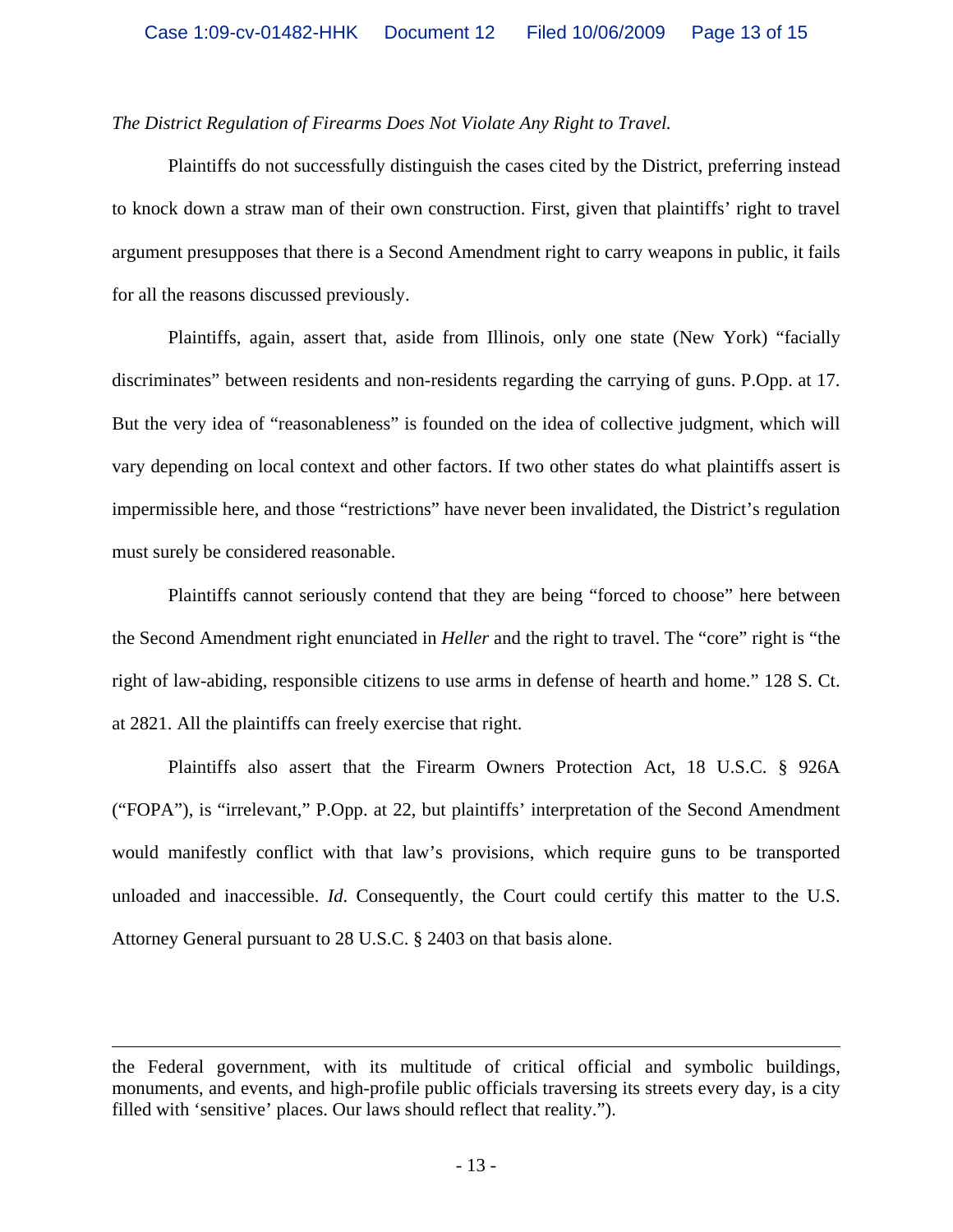Moreover, if the right to bear arms was as unqualified as plaintiffs argue, there would

have been no need to enact FOPA in the first place.

# *Conclusion*

Plaintiffs speak of their rights under the Second Amendment in absolute terms, as if their

unlimited exercise of those rights would have no impact on others. Such a proposition does not

find support in the Constitution, case law, or common sense.

[T]he possession and enjoyment of all rights are subject to such reasonable conditions as may be deemed by the governing authority of the country essential to the safety, health, peace, good order, and morals of the community. Even liberty itself, the greatest of all rights, is not unrestricted license to act according to one's own will. It is only freedom from restraint under conditions essential to be equal enjoyment of the same right by others. It is then liberty regulated by law.

*Crowley v. Christensen*, 137 U.S. 86, 89–90 (1890).

| DATE: October 6, 2009 | Respectfully submitted,                                                                                                                                                                                           |
|-----------------------|-------------------------------------------------------------------------------------------------------------------------------------------------------------------------------------------------------------------|
|                       | PETER J. NICKLES<br>Attorney General for the District of Columbia                                                                                                                                                 |
|                       | <b>GEORGE C. VALENTINE</b><br>Deputy Attorney General, Civil Litigation Division                                                                                                                                  |
|                       | $/s$ Ellen A. Efros<br>ELLEN A. EFROS, D.C. Bar No. 250746<br>Chief, Equity Section I<br>441 Fourth Street, N.W., 6 <sup>th</sup> Floor South<br>Washington, D.C. 20001<br>Telephone: (202) 442-9886              |
|                       | /s/ Andrew J. Saindon<br>ANDREW J. SAINDON, D.C. Bar No. 456987<br><b>Assistant Attorney General</b><br><b>Equity I Section</b><br>441 Fourth Street, N.W., 6 <sup>th</sup> Floor South<br>Washington, D.C. 20001 |